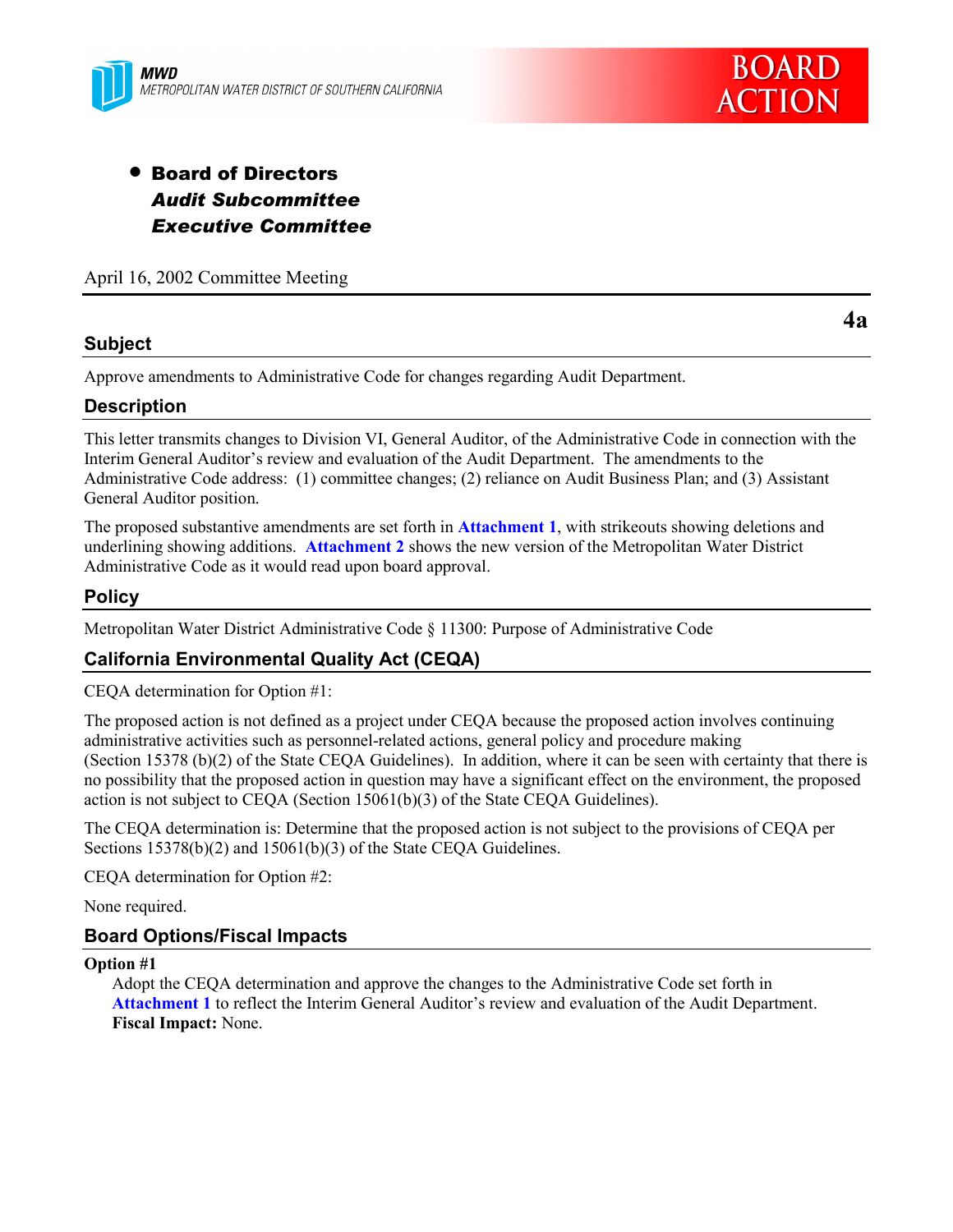#### **Option #2**

Defer approval of the changes to the Administrative Code as set forth in **Attachment 1**. **Fiscal Impact:** None.

#### **Staff Recommendation**

Option #1

4/4/2002 *Richard P. Kozlow Date*

*Interim General Auditor*

## **Attachment 1 – Administrative Code Amendments showing additions and deletions**

**Attachment 2 – Administrative Code Amendments in final form**

BLA #1600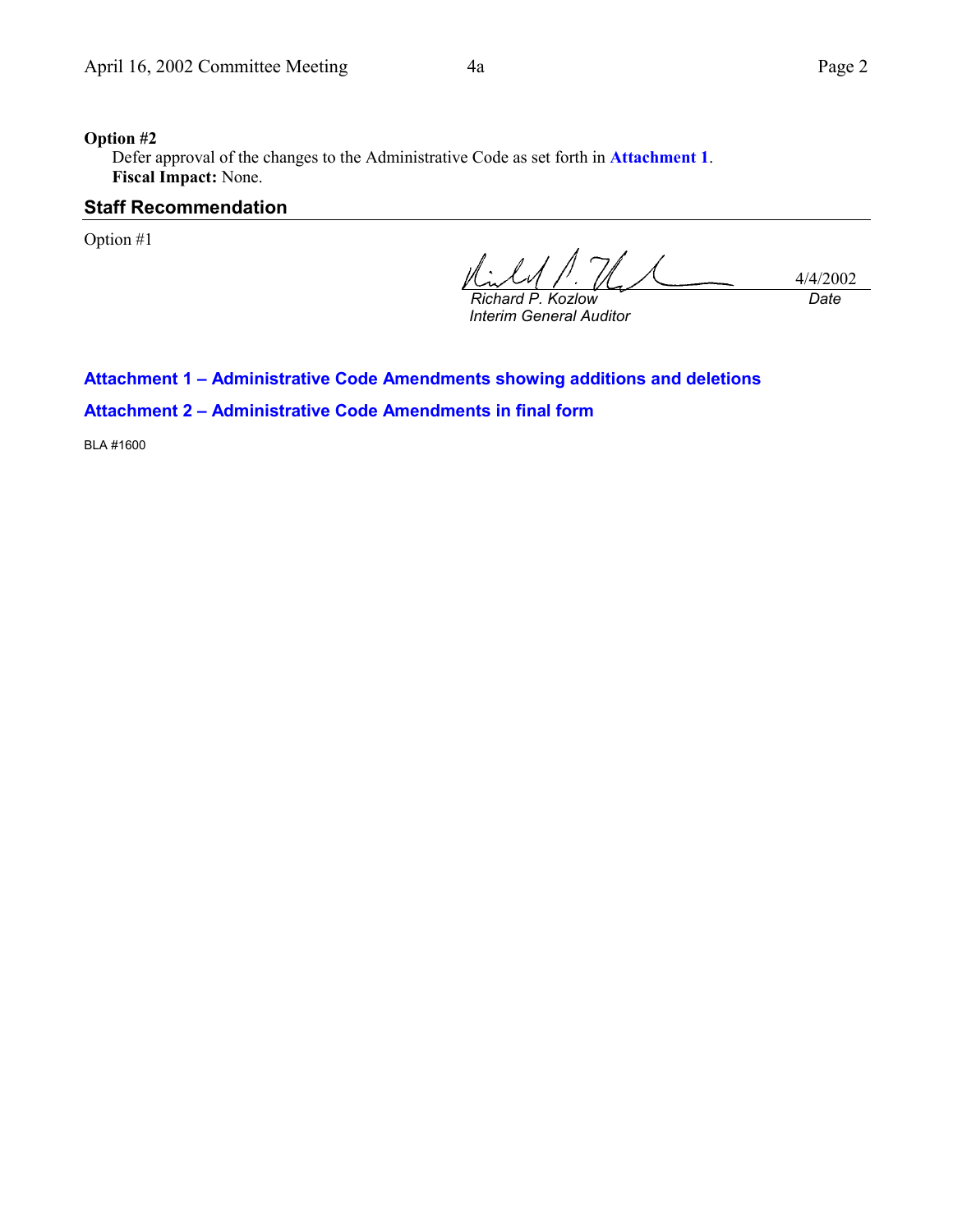#### **Article 4**

#### **GENERAL AUDITOR**

Sec.

6450. Powers and Duties

6451. Assistant General Auditor

6452. Authority to Obtain Professional Services

#### **§ 6450. Powers and Duties.**

(a) The District's independent internal auditing function is governed by provisions of the California Government Code and by policies established by the Board of Directors. The scope of internal auditing activities is subject to Board review and approval, but shall not otherwise be restricted. The Audit, Budget and Finance Committee Audit Subcommittee is responsible for the oversight of the internal auditing function, approving the Audit Department charter and for reviewing reports issued by both the internal and external auditors. Internal auditors, with stringent regard for safekeeping and confidentiality, shall have access to all District activities, records, property, and employees as may be necessary to carry out their assigned responsibilities.

(b) The General Auditor manages the District's Audit Department and is responsible to perform, among other things, the following duties as he deems necessary and proper:

 (1) Examining and evaluating the adequacy and effectiveness of the organization's systems of internal control, including those pertaining to the deterrence, detection, and investigation of fraudulent or illegal acts.

 (2) Reviewing the reliability and integrity of financial and operating information and the means used to identify, measure, classify, and report such information.

 (3) Reviewing the systems established to ensure compliance with those policies, plans, procedures, laws, and regulations that could have a significant impact on operations and reports, and determining whether the organization is in compliance.

 (4) Reviewing the means of safeguarding assets and, as appropriate, verifying the existence of such assets.

 (5) Appraising the economy and efficiency with which resources are employed and the quality of performance in carrying out assigned responsibilities.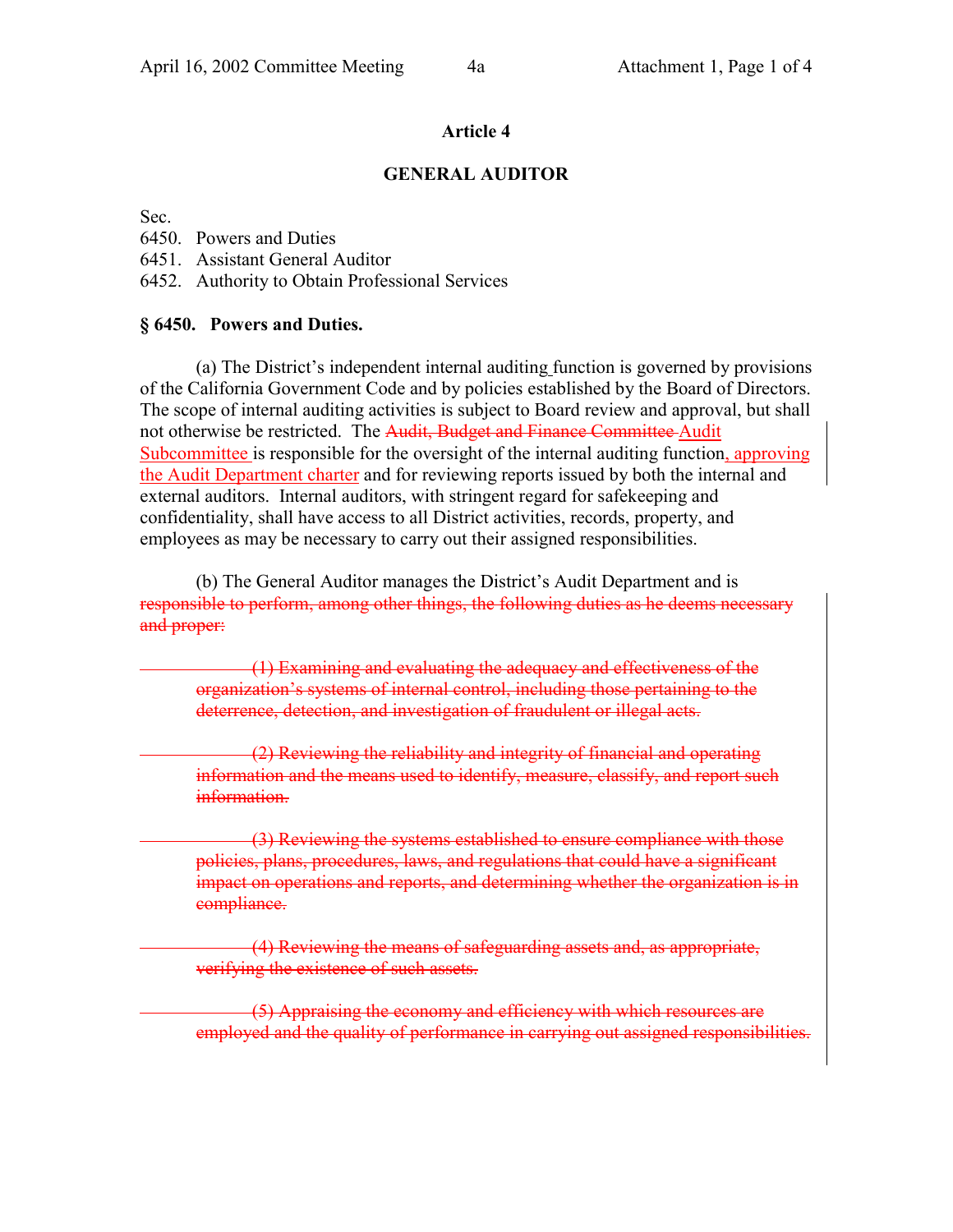(6) Reviewing operations or programs to ascertain whether results are consistent with established objectives and goals and whether the operations or programs are being carried out as planned.

 (7) Coordinating internal auditing activities with the work of the independent external auditors and assisting the external auditors as required.

 (c) In addition to the duties outlined at paragraph 6450(b), the General Auditor is responsible for recommending an Audit Department charter, any changes to which shall be approved by the Audit Subcommittee, and is responsible for formulating departmental policies and procedures; directing and evaluating the performance of work done by employees within the department, administering the internal records of the department; and administering the District's contract for external audit services. The General Auditor shall annually in advance of the July Board meetings, submit to the Audit, Budget and Finance Committee Audit Subcommittee a comprehensive Audit business plan and the Audit Department's annual goals and work objectives for review and approval. The business plan and goals and work objectives shall be submitted in conjunction with similar reports by the Chief Executive Officer and General Counsel to the Executive Committee and the Legal, Claims and Personnel Committee.

(cd) The General Auditor shall report the findings, opinions, and recommendations which result from the performance of the duties outlined in paragraphs  $6450(b)$  and  $(e)$  to the Chief Executive Officer and General Counsel for their information and appropriate actions. The form and content of such reports shall be determined by the General Auditor based on the results obtained and other circumstances. Whenever an audit report contains recommendations for corrective actions or changes in current practices, the Chief Executive Officer, the General Counsel, or their designees shall respond to the General Auditor in an appropriate manner and within a reasonable time, indicating their views on the recommendations and proposed actions to be taken, if any. The General Auditor shall then submit a summary or detailed report on major assignments conducted, or significant issues noted, to the Audit, Subcommittee Budget and Finance Committee.

(de) Except for the General Auditor's monthly Audit Department activity reports addressed to the entire Board, and as outlined in paragraph 6450(d), tThe General Auditor's reports on internal audit assignments shall be addressed to the Audit. Budget and Finance Committee Subcommittee. The General Auditor shall have the discretion to determine the form and content of such audit reports, subject to guidance or direction by the Audit Subcommittee, Budget and Finance Committee. With the exception of those reports which the General Auditor deems to be urgent or confidential in nature, copies of all audit reports addressed to the Audit. Budget and Finance Committee Audit Subcommittee shall be submitted to the Chief Executive Officer and General Counsel for review and comment prior to their submittal to the Audit Subcommittee, Budget and Finance Committee.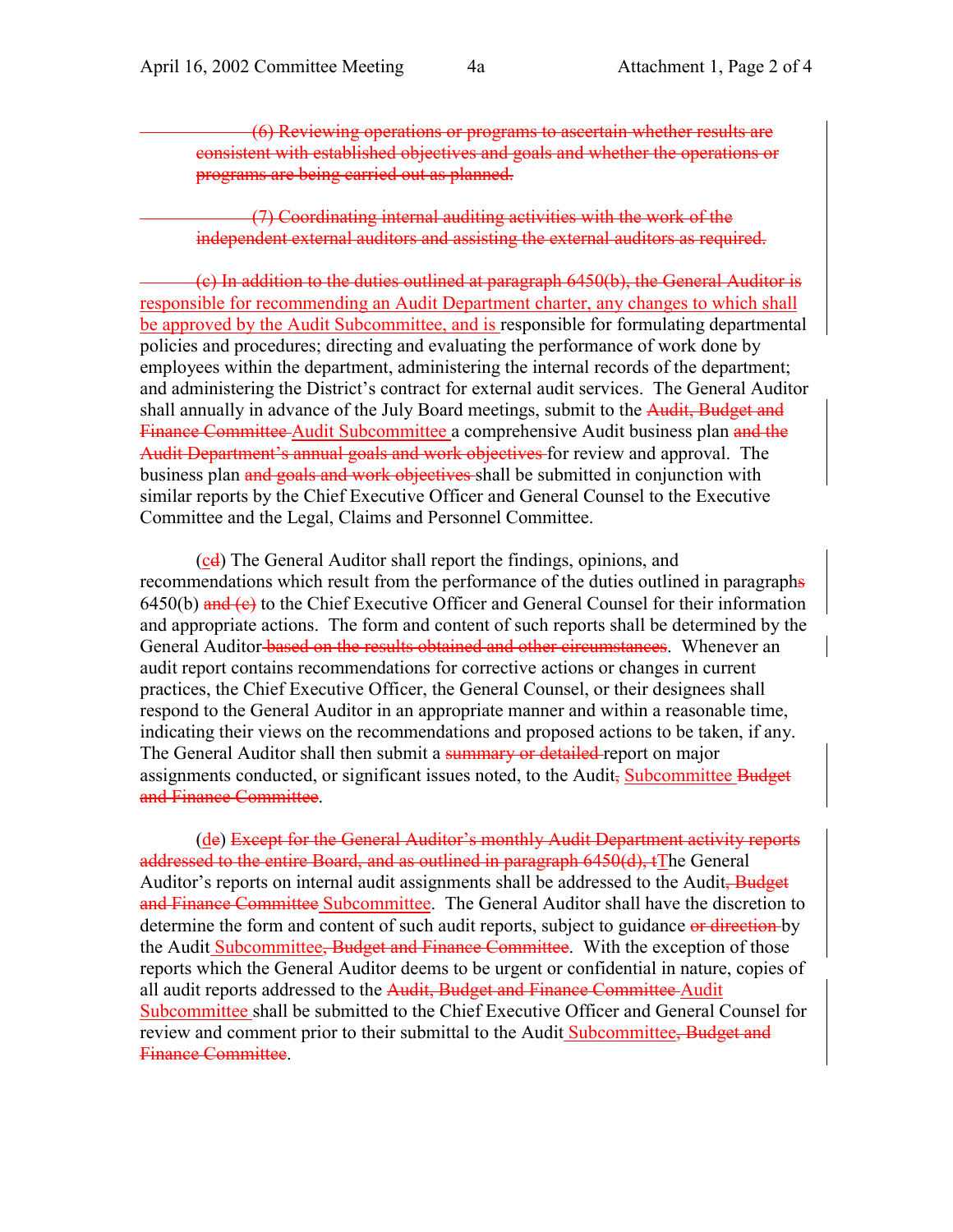(ef) The General Auditor shall transmit all reports issued by the District's external auditors to the Audit, Budget and Finance Committee Audit Subcommittee and any other committees of the Board as may be applicable. Such transmittal letters should include any comments on the external auditor's reports that the General Auditor deems necessary.

 $(f_{\mathbf{g}})$  The General Auditor may receive requests from time to time from the other executive officers or committees of the Board to perform audit assignments which are not included in the approved annual Audit Business Plan. Similarly, the General Auditor may identify a need to include new **priority**-assignments in the Audit Business Plan during the year. The General Auditor shall have sufficient latitude and discretion to include those new assignments in the annual Audit Business Plan as he deems necessary and to make other revisions as are warranted in the circumstances. All revisions to the Audit Business Plan will be communicated periodically to the Audit, Budget and Finance Committee Audit Subcommittee for its information and concurrence. The reporting process for assignments requested by either executive management or by committees of the Board shall generally follow the process outlined in paragraphs  $6450(\text{cd})$  or  $(\text{de})$ previously. However, any reports on audits requested by a committee of the Board shall be jointly addressed to such committee and the Audit Subcommittee. Budget and Finance Committee. Copies of these reports will first be provided to management for review and comment consistent with the provisions of paragraph  $6450\text{(ed)}$ .

Ords. 127 and 143; repealed by Ord. 146; Section 418.1 added, as amended, by M.I. 32690 - April 10, 1979; amended by M.I. 32815 - July 10, 1979; paragraph (c) [formerly Section 418.1.3] added by M.I. 33340 - July 8, 1980; paragraph (c) amended by M.I. 33729 - May 12, 1981. Section 418.1 repealed and Section 6450 adopted by M.I. 36464 - January 13, 1987, effective April 1, 1987; paragraphs (a)-(c) amended by M.I. 39358 - December 10, 1991; paragraphs (a) - (e) amended and paragraphs (f) and (g) added by M. I. 41600 - October 10, 1995; paragraph (c) amended by M.I. 43692 - August 17, 1999; paragraphs (b)–(g) amended by M.I. 43968 - April 11, 2000; paragraphs (a), (c) – (g) amended by M. I. 44582 – August 20, 2001.

#### **§ 6451. Assistant General Auditor.**

(a) The General Auditor mayshall designate an Assistant General Auditor who shall perform such duties and render such services to the District as may be prescribed and assigned to him by the General Auditor, with like effect as though such duties or services were performed or rendered in person by the General Auditor.

(b) During the absence of the General Auditor, or his inability for any reason to act in person, or in case of his death, resignation or removal, until the appointment and qualification of his successor, the Assistant General Auditor shall perform all of the duties and exercise all of the powers of the General Auditor.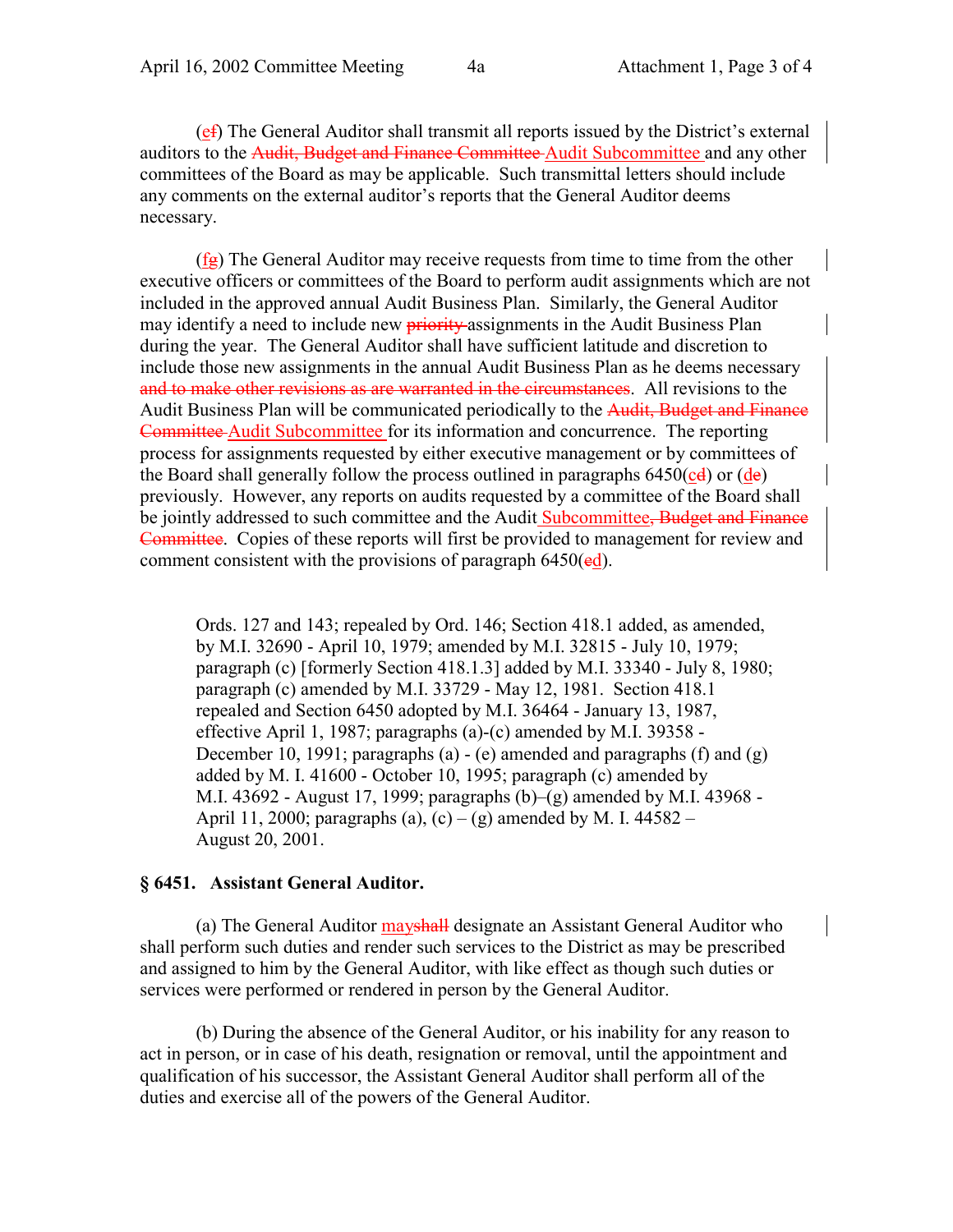(c) The Assistant General Auditor shall act in the name of the General Auditor, except when directed by the latter to act in his own name, and his acts shall be equally effective whether done in the name of the General Auditor or in his own name. In case of the death, resignation or removal of the General Auditor, the Assistant General Auditor shall act in his own name.

Ord. 139; repealed by Ord. 146; Section 418.2 added, as amended, by M.I. 32690 - April 10, 1979. Section 418.2 repealed and Section 6451 adopted by M.I. 36464 - January 13, 1987, effective April 1, 1987; paragraphs (a)-(c) amended by M.I. 43968- April 11, 2000.

#### **§ 6452. Authority to Obtain Professional Services.**

The General Auditor is authorized to employ the services of independent auditors or other professional or technical consultants to advise or assist him in performing his assigned duties as may be required or as he deems necessary provided that the amount to be expended in fees, costs, and expenses under any one contract in any one year shall not exceed \$40,000. The General Auditor shall inform the Audit, Budget and Finance Committee Audit Subcommittee whenever he exercises the authority granted under this section and he shall further report quarterly to the Legal, Claims and Personnel Committee concerning any agreements entered into under this section.

M.I. 40603 - December 14, 1994; amended by M.I. 43968 - April 11, 2000; amended by M. I. 44582 – August 20, 2001.

R:\board\final\2002oldltr\Apr2002\02044a\_a1.doc\\StreetTalk\FSData@Legal@MWD\wpshared\SydBen\auditcodechi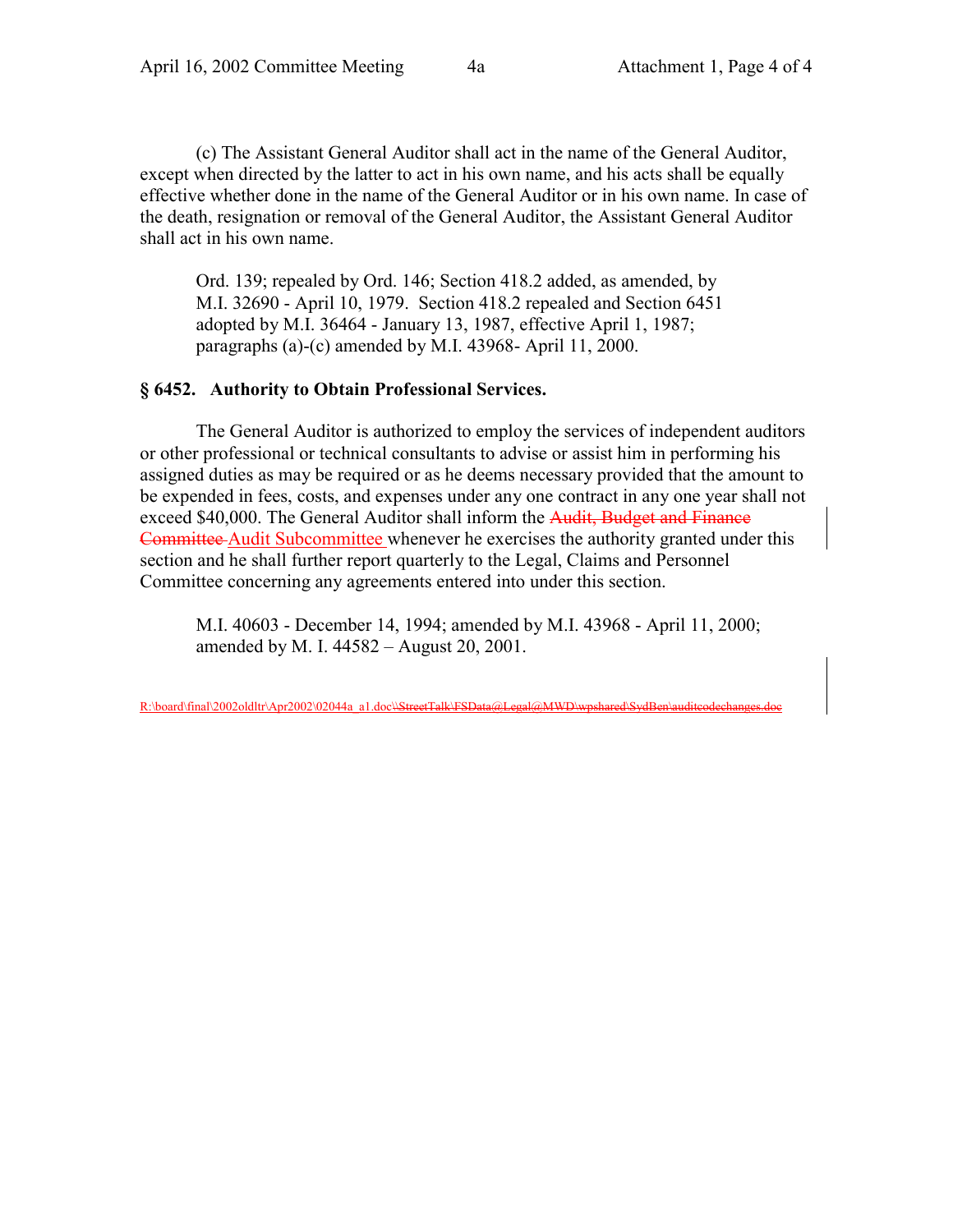### **GENERAL AUDITOR**

Sec.

| 6450. Powers and Duties |  |
|-------------------------|--|
|-------------------------|--|

6451. Assistant General Auditor

6452. Authority to Obtain Professional Services

#### **§ 6450. Powers and Duties.**

(a) The District's independent internal auditing function is governed by provisions of the California Government Code and by policies established by the Board of Directors. The scope of internal auditing activities is subject to Board review and approval, but shall not otherwise be restricted. The Audit Subcommittee is responsible for the oversight of the internal auditing function, approving the Audit Department charter and for reviewing reports issued by both the internal and external auditors. Internal auditors, with stringent regard for safekeeping and confidentiality, shall have access to all District activities, records, property, and employees as may be necessary to carry out their assigned responsibilities.

(b) The General Auditor manages the District's Audit Department and is responsible for recommending an Audit Department charter, any changes to which shall be approved by the Audit Subcommittee, and is responsible for formulating departmental policies and procedures; directing and evaluating the performance of work done by employees within the department, administering the internal records of the department; and administering the District's contract for external audit services. The General Auditor shall annually in advance of the July Board meetings, submit to the Audit Subcommittee a comprehensive Audit business plan for review and approval. The business plan shall be submitted in conjunction with similar reports by the Chief Executive Officer and General Counsel to the Executive Committee and the Legal, Claims and Personnel Committee.

(c) The General Auditor shall report the findings, opinions, and recommendations which result from the performance of the duties outlined in paragraph 6450(b) to the Chief Executive Officer and General Counsel for their information and appropriate actions. The form and content of such reports shall be determined by the General Auditor. Whenever an audit report contains recommendations for corrective actions or changes in current practices, the Chief Executive Officer, the General Counsel, or their designees shall respond to the General Auditor in an appropriate manner and within a reasonable time, indicating their views on the recommendations and proposed actions to be taken, if any. The General Auditor shall then submit a report on major assignments conducted, or significant issues noted, to the Audit Subcommittee .

(d) The General Auditor's reports on internal audit assignments shall be addressed to the Audit Subcommittee. The General Auditor shall have the discretion to determine the form and content of such audit reports, subject to guidance by the Audit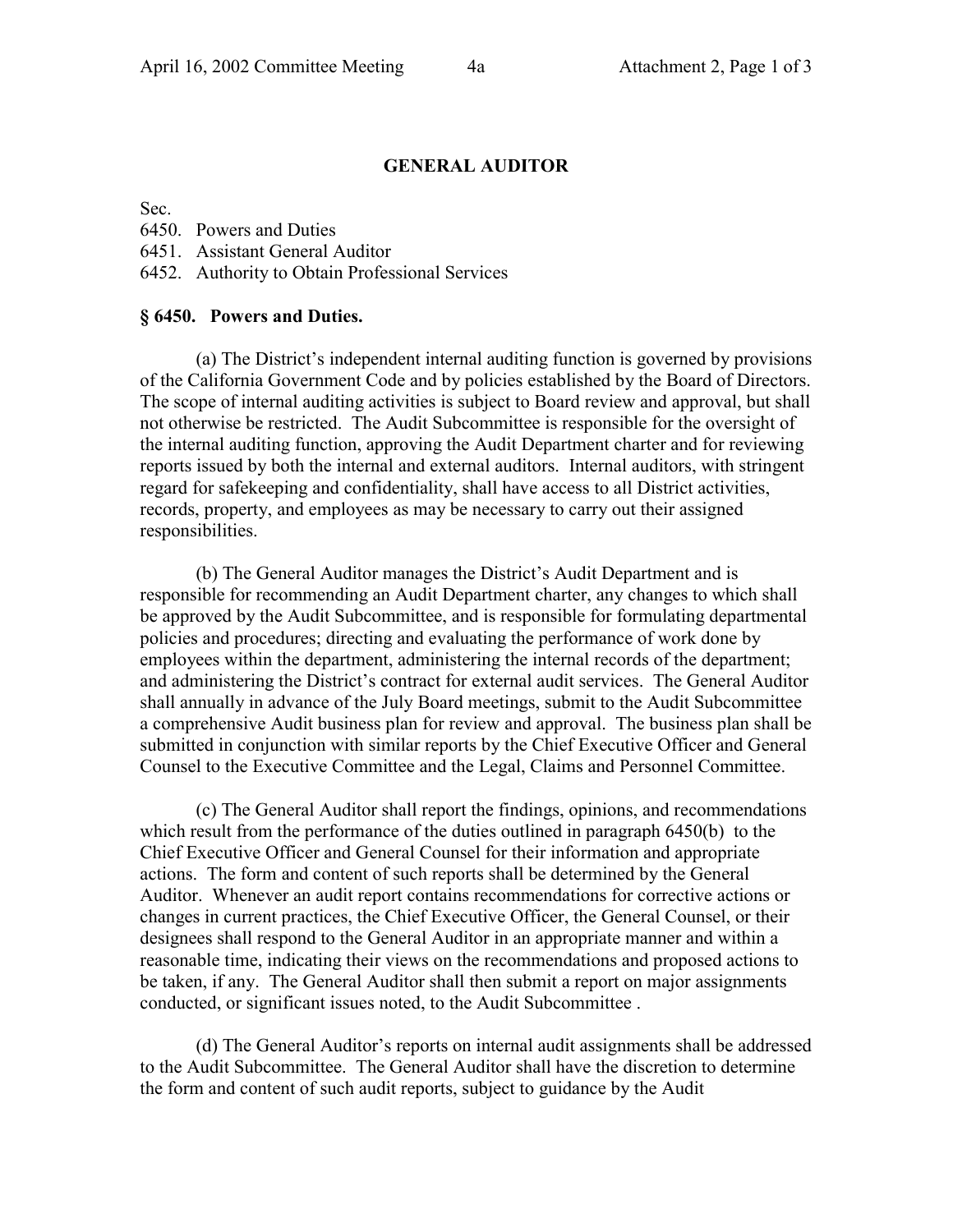Subcommittee. With the exception of those reports which the General Auditor deems to be urgent or confidential in nature, copies of all audit reports addressed to the Audit Subcommittee shall be submitted to the Chief Executive Officer and General Counsel for review and comment prior to their submittal to the Audit Subcommittee.

(e) The General Auditor shall transmit all reports issued by the District's external auditors to the Audit Subcommittee and any other committees of the Board as may be applicable. Such transmittal letters should include any comments on the external auditor's reports that the General Auditor deems necessary.

(f) The General Auditor may receive requests from time to time from the other executive officers or committees of the Board to perform audit assignments, which are not included in the approved annual Audit Business Plan. Similarly, the General Auditor may identify a need to include new assignments in the Audit Business Plan during the year. The General Auditor shall have sufficient latitude and discretion to include those new assignments in the annual Audit Business Plan as he deems necessary. All revisions to the Audit Business Plan will be communicated periodically to the Audit Subcommittee for its information and concurrence. The reporting process for assignments requested by either executive management or by committees of the Board shall generally follow the process outlined in paragraphs 6450(c) or (d) previously. However, any reports on audits requested by a committee of the Board shall be jointly addressed to such committee and the Audit Subcommittee. Copies of these reports will first be provided to management for review and comment consistent with the provisions of paragraph 6450(d).

Ords. 127 and 143; repealed by Ord. 146; Section 418.1 added, as amended, by M.I. 32690 - April 10, 1979; amended by M.I. 32815 - July 10, 1979; paragraph (c) [formerly Section 418.1.3] added by M.I. 33340 - July 8, 1980; paragraph (c) amended by M.I. 33729 - May 12, 1981. Section 418.1 repealed and Section 6450 adopted by M.I. 36464 - January 13, 1987, effective April 1, 1987; paragraphs (a)-(c) amended by M.I. 39358 - December 10, 1991; paragraphs (a) - (e) amended and paragraphs (f) and (g) added by M. I. 41600 - October 10, 1995; paragraph (c) amended by M.I. 43692 - August 17, 1999; paragraphs (b)–(g) amended by M.I. 43968 - April 11, 2000; paragraphs (a), (c) – (g) amended by M. I. 44582 – August 20, 2001.

#### **§ 6451. Assistant General Auditor.**

(a) The General Auditor may designate an Assistant General Auditor who shall perform such duties and render such services to the District as may be prescribed and assigned to him by the General Auditor, with like effect as though such duties or services were performed or rendered in person by the General Auditor.

(b) During the absence of the General Auditor, or his inability for any reason to act in person, or in case of his death, resignation or removal, until the appointment and